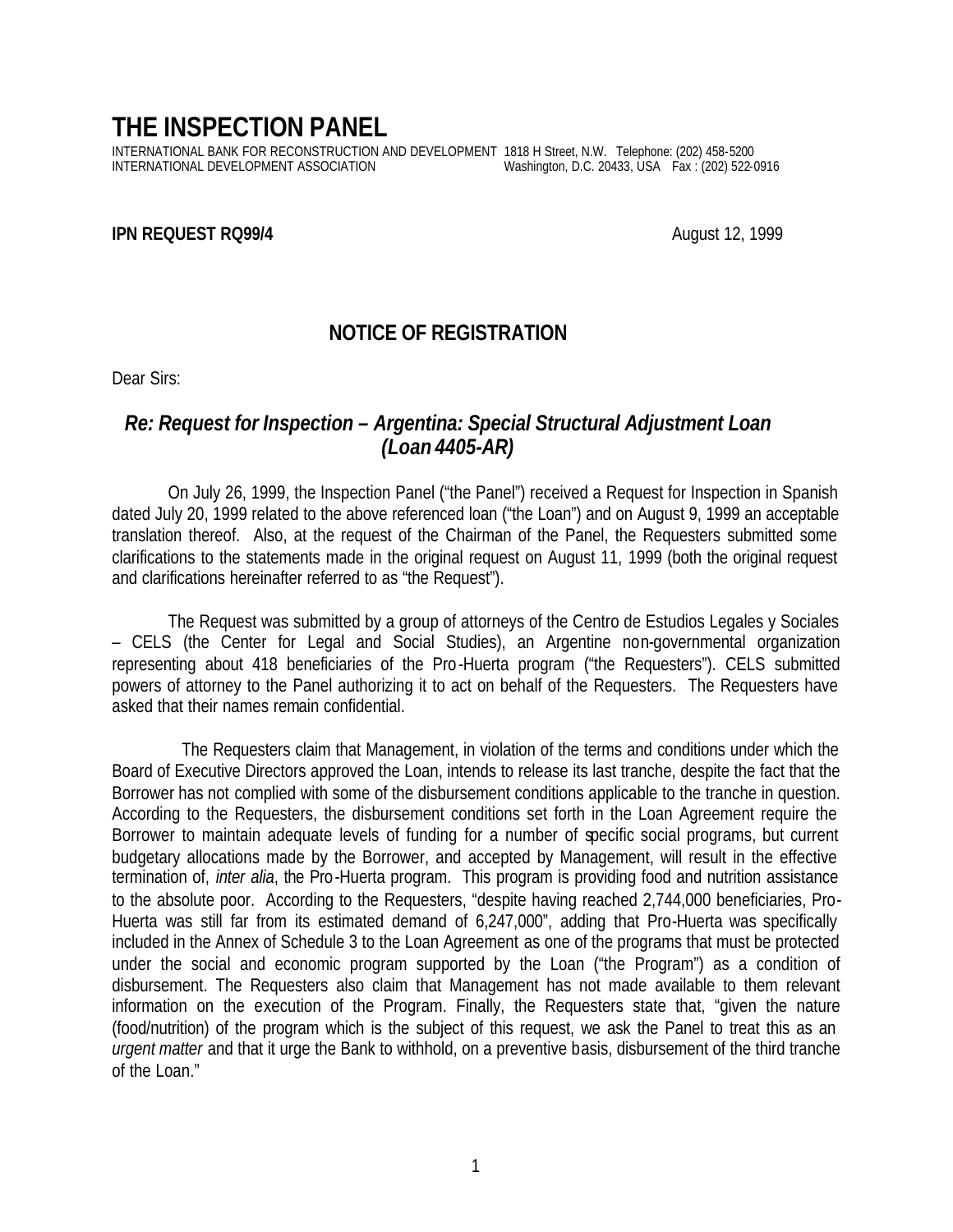The Requesters claim that the potential alleged harm is a result of failures and omissions in the monitoring and supervision of the Program by Bank staff in violation of the following Bank policies and procedures:

OD 4.15 on Poverty Alleviation OD 13.05 on Project Supervision OP/BP 10.70 on Project Monitoring and Evaluation OP/BP 13.40 on Suspension of Disbursements BP 17.50 on Disclosure of Operational Information

I am notifying you that I have on August 12, 1999, which is also the date of the dispatch of this notice, registered this Request in the Inspection Panel Register. Due to the fact that the Panel's "registration" process is often misunderstood, I would like to emphasize that "registration" is an administrative procedure established by the Panel and that it implies no judgment whatsoever concerning the eligibility of the request.

In accordance with paragraph 18 of the Resolution and paragraphs 2 and 8 of the "*Conclusions of the Board's Second Review of the Inspection Panel*", Bank Management has been notified that it must provide the Panel, no later than September 13, 1999, with written evidence that it has complied, or intends to comply with the Bank 's relevant policies and procedures in relation to the above-referenced loan. The subject matter the Management must deal with in a response to the Request is set out in paragraph 3 and 4 of the "*Conclusions of the Board's Second Review of the Inspection Panel*."

After receiving the Management response, the Panel will, as provided by paragraph 19 of the Resolution, "determine whether the Request meets the eligibility criteria set out in paragraphs 12 to 14 and shall make a recommendation to the Executive Directors as to whether the matter should be investigated."

The Request has been assigned IPN Request Number RQ99/4.

Yours sincerely,

 Jim MacNeill Chairman